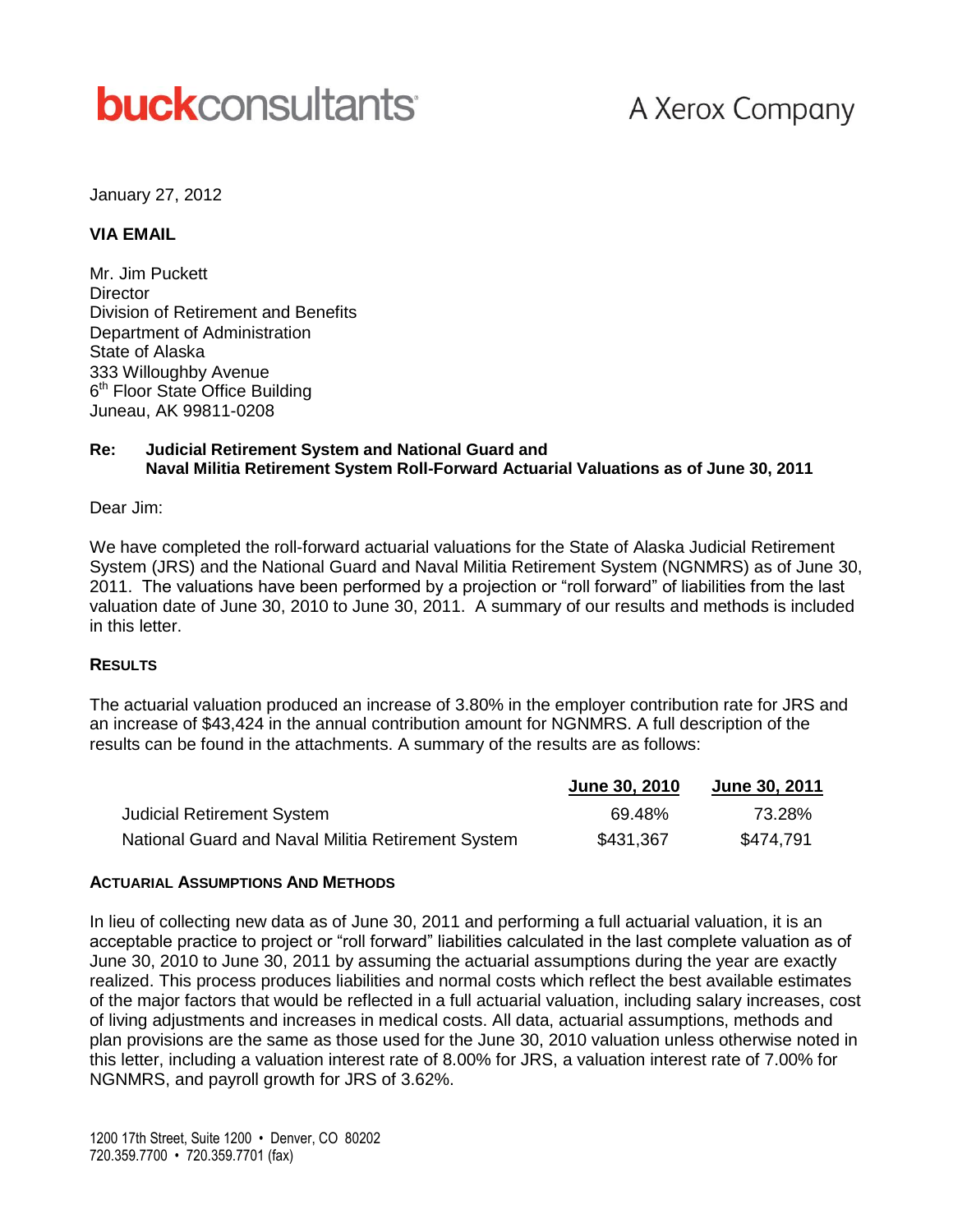Mr. Jim Puckett January 27, 2012 Page 2

The actuarial value of assets was calculated as of June 30, 2011 using actual assets and cash flows during the year. Asset gains experienced during FY11 are recognized at 20%.

Contributions during the year were less than the 2010 actuarial valuation requirement for JRS, creating an actuarial loss, and more than the 2010 actuarial valuation requirement for NGNMRS, creating an actuarial gain. Large gains were experienced during the year by both plans with 20% of the asset gains recognized in this valuation and 80% deferred over the next four years. However, large asset losses still being recognized from prior years created net asset losses for both plans. The net result was an overall actuarial loss for both plans. The net actuarial loss for JRS was \$7,948,000, and the net actuarial loss was \$223,000 for NGNMRS. The sources of actuarial gain/(loss) for these roll-forward valuations are as follows:

|                               | <b>JRS</b>      | <b>NGNMRS</b> |  |
|-------------------------------|-----------------|---------------|--|
| Asset gain/(loss)             | \$ (3,884,241)  | (759, 829)    |  |
| Healthcare claims gain/(loss) | 455,729         | N/A           |  |
| Contribution gain/(loss)      | (4,519,781)     | 537,029       |  |
| Total gain/(loss)             | $$$ (7,948,293) | (222, 800)    |  |

Net actuarial losses have the effect of increasing the unfunded liability from what was expected. Given the differences between actual and expected contributions and investment return, this results in changes in the employer contributions from the previous year.

Please let us know if you have any questions.

Sincerely,

David H. Alaskinsky

David H. Slishinsky, A.S.A. Principal and Consulting Actuary

/mlp

**Attachments** 

- c: Ms. Teresa Kesey, State of Alaska
	- Ms. Kathy Lea, State of Alaska
	- Ms. Melissa Bissett, Buck Consultants
	- Mr. Chris Hulla, Buck Consultants
	- Ms. Kyla Kaltenbach, Buck Consultants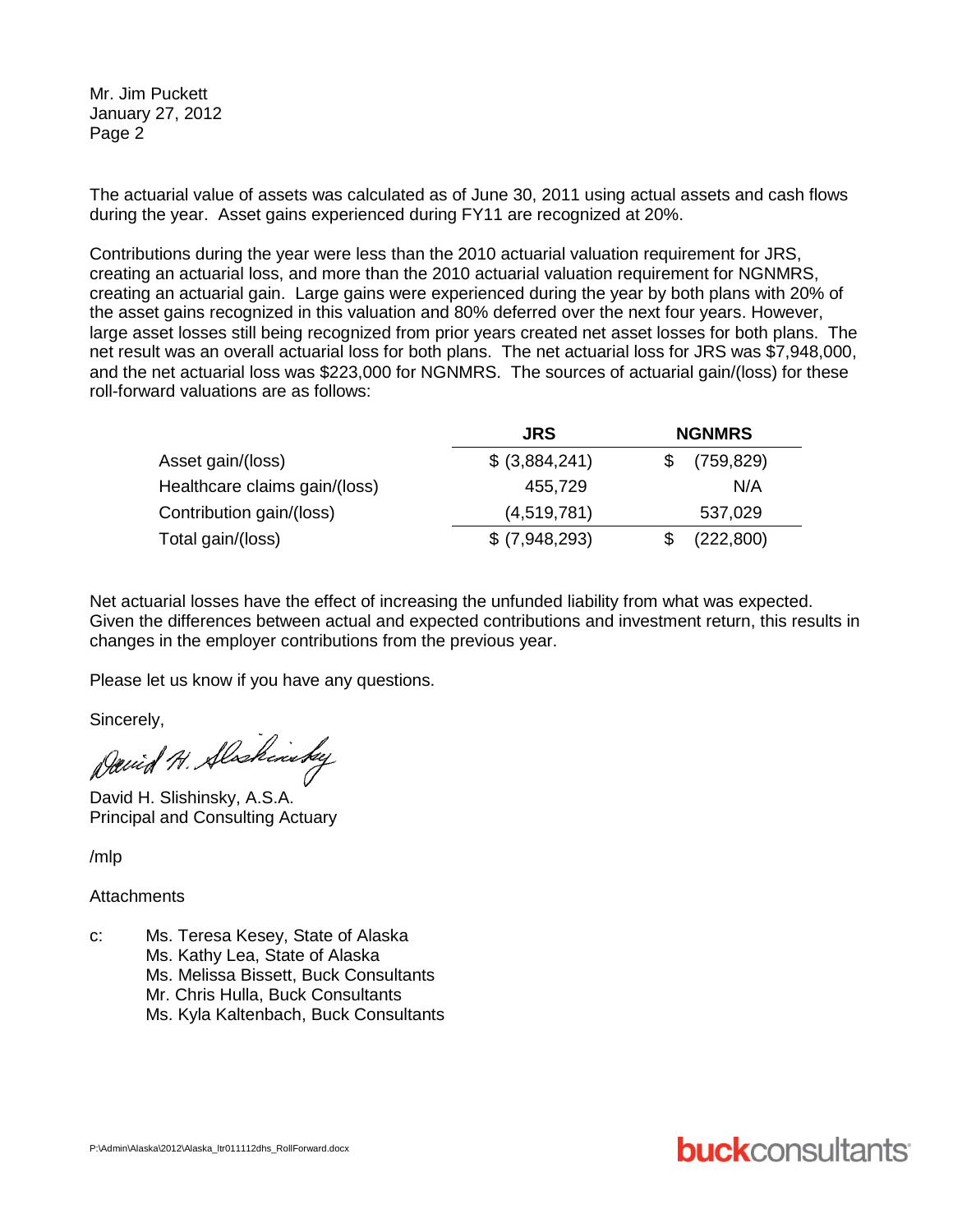### **State of Alaska Judicial Retirement System**

|                                                              |                | June 30, 2010 |                           | June 30, 2011 |
|--------------------------------------------------------------|----------------|---------------|---------------------------|---------------|
| <b>Total Pension Accrued Liability</b>                       | \$             | 164,523,775   | \$                        | 173,424,484   |
| Pension Actuarial Value of Assets (AVA)                      | \$             | 115,000,226   | $\mathfrak{S}$            | 116,213,133   |
| Pension Funded Ratio based on AVA                            |                | 69.9%         |                           | 67.0%         |
| Pension Market Value of Assets (MVA)                         | \$             | 95,833,522    | $\mathcal{L}$             | 110,601,487   |
| Pension Funded Ratio based on MVA                            |                | 58.2%         |                           | 63.8%         |
| <b>Annual Pension Normal Cost</b>                            | \$             | 4,885,249     | \$                        | 5,062,095     |
| Total Postemployment Healthcare Accrued Liability            | \$             | 20,304,331    | \$                        | 21,406,833    |
| Postemployment Healthcare Actuarial Value of Assets (AVA)    | \$             | 19,693,969    | $\boldsymbol{\mathsf{S}}$ | 20,333,071    |
| Postemployment Healthcare Funded Ratio based on AVA          |                | 97.0%         |                           | 95.0%         |
| Postemployment Healthcare Market Value of Assets (MVA)       | $\mathfrak{S}$ | 16,983,413    | \$                        | 20,381,131    |
| Postemployment Healthcare Funded Ratio based on MVA          |                | 83.6%         |                           | 95.2%         |
| Annual Postemployment Healthcare Normal Cost                 | \$             | 661,591       | $\$\$                     | 661,591       |
| <b>Total Accrued Liability</b>                               | \$             | 184,828,106   | \$                        | 194,831,317   |
| <b>Actuarial Value of Assets</b>                             | \$             | 134,694,195   | $\boldsymbol{\mathsf{S}}$ | 136,546,204   |
| <b>Unfunded Liability</b>                                    | \$             | 50,133,911    | $\boldsymbol{\mathsf{S}}$ | 58,285,113    |
| Funded Ratio based on Actuarial Value of Assets              |                | 72.9%         |                           | 70.1%         |
| <b>Market Value of Assets</b>                                | \$             | 112,816,935   | $\mathcal{L}$             | 130,982,618   |
| Funded Ratio based on Market Value of Assets                 |                | 61.0%         |                           | 67.2%         |
| <b>Total Normal Cost</b>                                     | \$             | 5,546,840     | \$                        | 5,723,686     |
| <b>Pension Contribution Rate</b>                             |                |               |                           |               |
| <b>Employer Normal Cost Rate</b><br>$\qquad \qquad -$        |                | 34.82%        |                           | 34.82%        |
| <b>Past Service Rate</b><br>$\qquad \qquad -$                |                | 28.14%        |                           | 31.86%        |
| <b>Pension Contribution Rate</b><br>$\overline{\phantom{0}}$ |                | 62.96%        |                           | 66.68%        |
| Postemployment Healthcare Contribution Rate                  |                |               |                           |               |
| <b>Employer Normal Cost Rate</b>                             |                | 5.48%         |                           | 5.28%         |
| Past Service Rate                                            |                | 1.04%         |                           | 1.32%         |
| Postemployment Healthcare Contribution Rate                  |                | 6.52%         |                           | 6.60%         |
| <b>Total Employer Contribution Rate</b>                      |                |               |                           |               |
| <b>Employer Normal Cost Rate</b>                             |                | 40.30%        |                           | 40.10%        |
| Past Service Rate<br>$\overline{\phantom{0}}$                |                | 29.18%        |                           | 33.18%        |
| <b>Total Employer Contribution Rate</b>                      |                | 69.48%        |                           | 73.28%        |

This exhibit is an attachment to a letter dated January 27, 2012.

# **buck**consultants